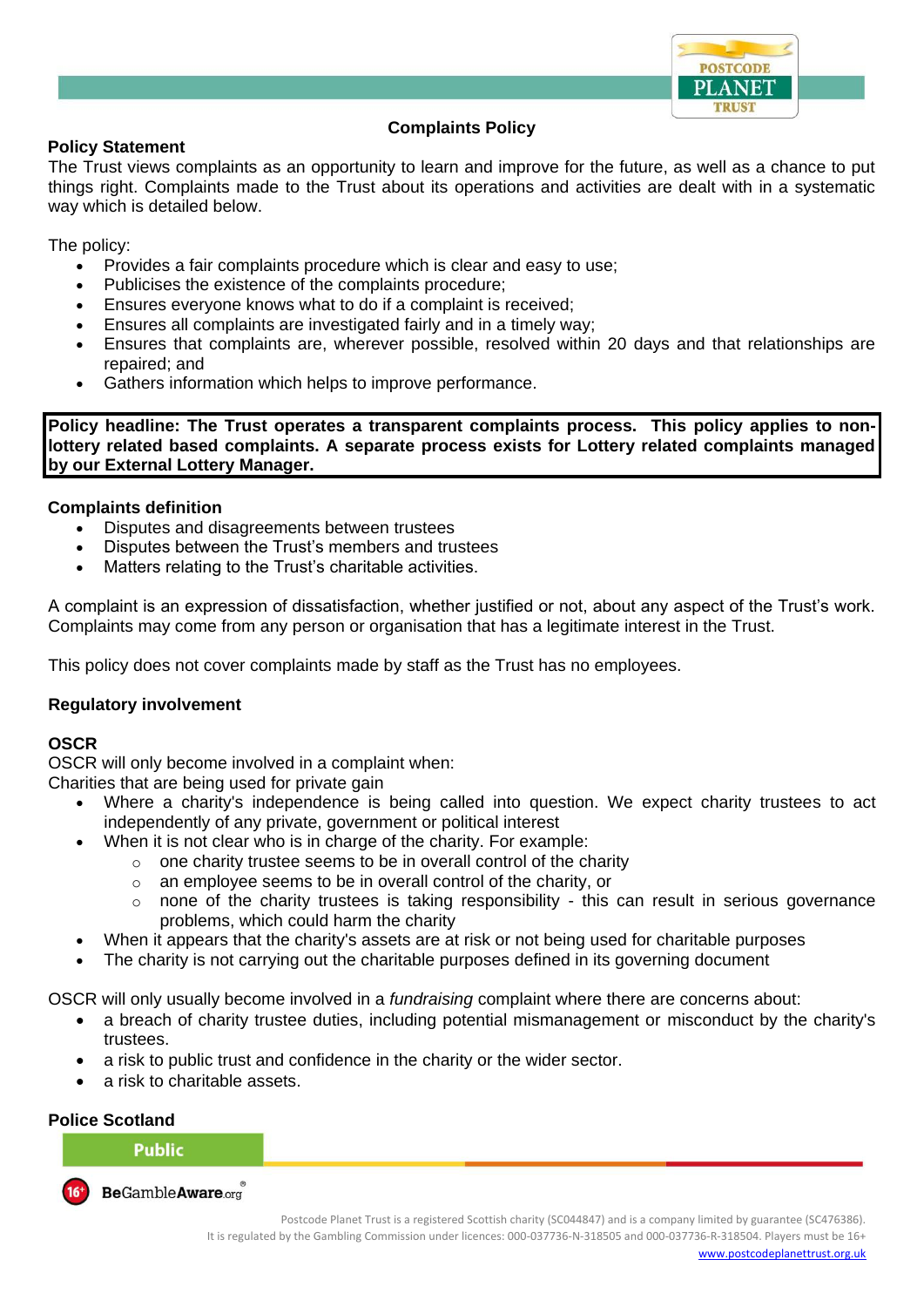

- Police Scotland should be notified when:
	- o Serious harm or danger of harm to the people that the charity helps;
	- $\circ$  Criminal or illegal activity within or involving a charity (this includes charities that are set up for an illegal or improper use); and,
	- $\circ$  Serious financial loss to a charity this could include theft or embezzlement.

# **Gambling Commission**

This Policy applies to the Trust's specific complaints only. Complaints relating to the Trust's society lottery are directed to the Trust's ELM which operates its own process.

#### **Receiving Complaints**

All complaints that reach stage 2 and beyond are recorded together with the complainant's; name, contact details and their relationship to the Trust. The complainant is informed that there is a procedure, what will happen next. For further guidelines about handling complaints.

# **Confidentiality and Data Protection**

All complaint information will be handled sensitively, telling only those who need to know and following any relevant data protection requirements. Complaints will be retained by the Trust as outlined in the Trust's Data Retention Policy. Personal data relating to the complaint will not be shared with any third party other than those parties already identified within the complaints policy.

The following details will be recorded for the purposes of managing the complaint:

- a) name of the complainer;
- b) contact details of the complainer;
- c) relationship of the complainer to the Trust; and,
- d) Details of the complaint

Complaints will be retained for a minimum of three years and this will be communicated at the first stage.

# **Responsibility**

Overall responsibility for this policy and its implementation lies with the Board of Trustees in conjunction with the Head of Charities.

# **The Complaints Procedure**

The procedure consists of four stages which are as follows:

# • **Stage 1 – First Point of Contact Resolution**

The recipient deals with the complaint immediately and is able to resolve the complaint at the first point of contact without escalation.

# • **Stage 2 – Full Investigation & Outcome**

Complaint is escalated from the recipient to a Trustee and formally recorded. An Investigation takes place and the Trustee may consult the Management Team, including the Head of Charities or the Deputy Head of Charities, as needed. If the investigation of the complaint is likely to take longer than 5 working days, the complainant will be notified advising of the proposed timescales and next steps, with the aim of resolving the complaint within a maximum of 20 working days. The Trustee or Head of Charities will respond to the complainant advising of the outcome of the complaint and any action taken as a result of the investigation.

# • **Stage 3 – Review**

If unresolved the complaint is referred to the Chair of the Board of Trustees for a Board level review.

# • **Stage 4 – Dispute Resolution**

If the resolution of the complaint is not satisfactory at Stage 3, the complaint may be submitted to mediation to resolve the dispute. If deemed necessary, .

[Scottish Mediation](https://www.scottishmediation.org.uk/) will be contacted to arrange for a professional, accredited mediator to conduct a

| <b>Public</b>                                                 |  |
|---------------------------------------------------------------|--|
| and the state of the control of the control of the control of |  |

BeGambleAware.org